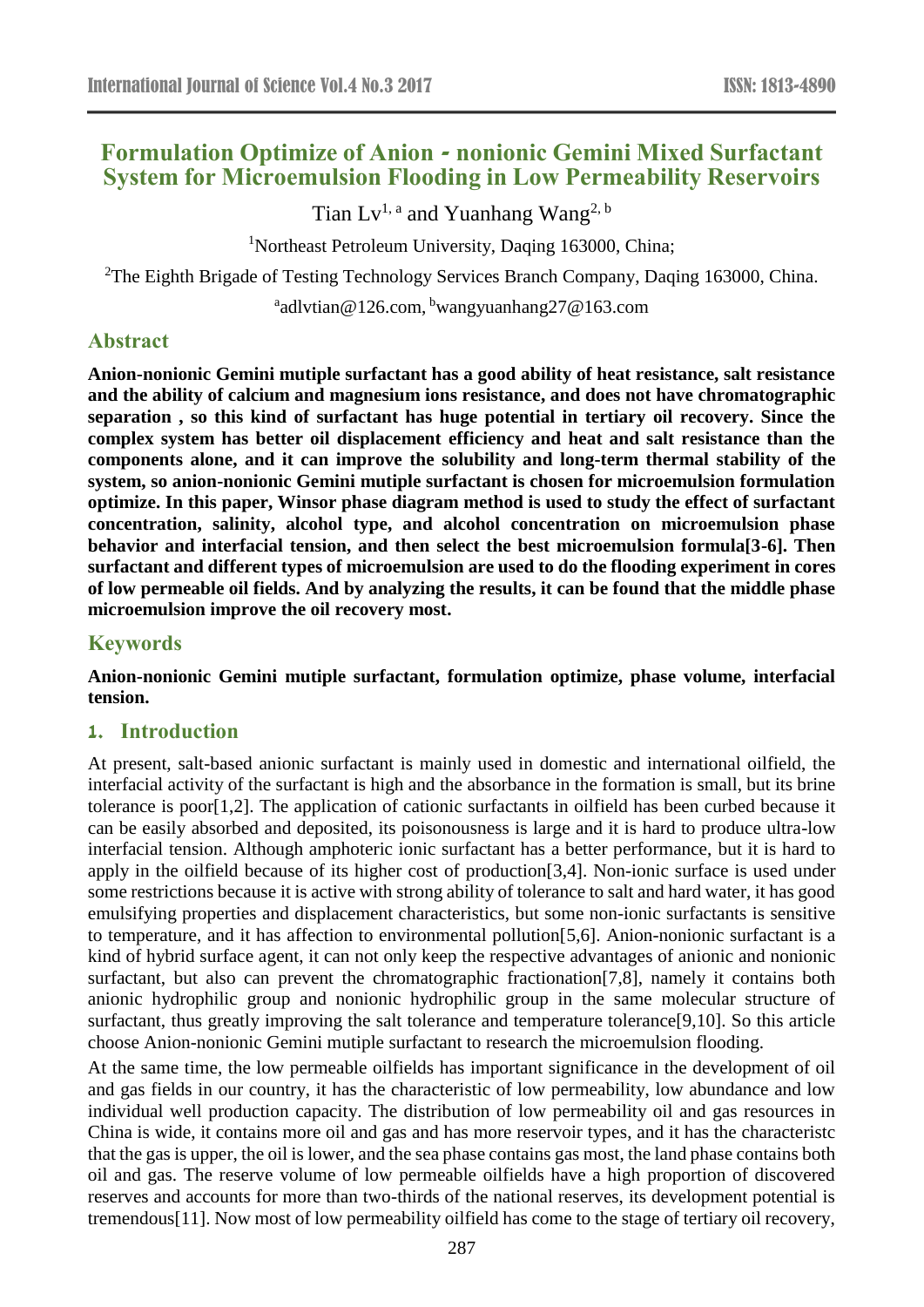the microemulsion flooding is a method of tertiary oil recovery also. Microemulsion is the spontaneous formation of the thermodynamic stability system under a appropriate proportion which is made up of water, oil, surfactant, and cosurfactant. Compared with the common emulsion, the appearance of microemulsion is stable and transparent, and the droplet size is small (10~100nm). Because microemulsion can mix with both oil and water within a certain range to eliminate the interfacial tension between oil and water, so its efficiency of displacement and enhanced oil recovery is better[12]. Zhou Bingling has mentioned that middle phase microemulsion can be solubilized in both oil and water, its efficiency of improving oil recovery is the best[13]. Mahesh Budhathoki has also noted that the phased optimal parameters can be obtained in middle phase microemulsion, but they did not form contrast experiments[14]. This article selecte a middle phase microemulsion formulation, and compared with the upper phase microemulsion and lower phase microemulsion, so as to verify the middle phase microemulsion enhance the oil recovery most.

# **2. Experiment Equipments and Reagents**

The instruments used in the experiment includes spinning drop interfacial tension equipment (US Texas-500 type), constant pressure and speed pump, core holder, piston containers, vacuum pumps, pressure gauges, incubators. The Reagents used in the experiment includes Anion-nonionic Gemini mutiple surfactant, anhydrous ethanol, butannol, hexanol, pentanol, propanol, distilled water. The core, crude oil and formation water used in the experiments are all taken from a low permeability peripheral Daqing oil field.

#### **3. Experimental Method**

The crude oil are used as the oil phase, and use absolute ethyl alcohol to three times recrystallize anion-nonionic Gemini mutiple surfactant. Then make it dry at 60 ℃, then dry it in vacuum to a constant weight. After the alcohol redistilled, choose the middle distillate. The water used in the experiment is three times distilled water.

The study steps of phase diagram are as follows: the whose total volume is 10ml. Take a specified amount of NaCl solution and alcohol, the remaining volume filled with equivoluminal oil and water. The aqueous phase is a solution with different range of surfactant concentration. When they were well mixed later, put it in the incubator at  $40\pm0.1\degree$  until the volume of each phase were unchanged, and write down each phase volume. Draw the diagram of phase volume and surfactant concentration, which is called the diagram of phase behavior. And then keep other components unchanged, draw the diagram of phase volume and salinity, phase volume and alcohol concentration.

#### **4. Determination of Surfactant Concentration**

Keep the concentration of butanol at 4%, and NaCl at 5%, change the concentration of the surfactant, the diagram of surfactant concentration and phase volume can be gotted. As shown in Fig. 1.



Fig. 1 Relationship between surfactant concentration and phase volume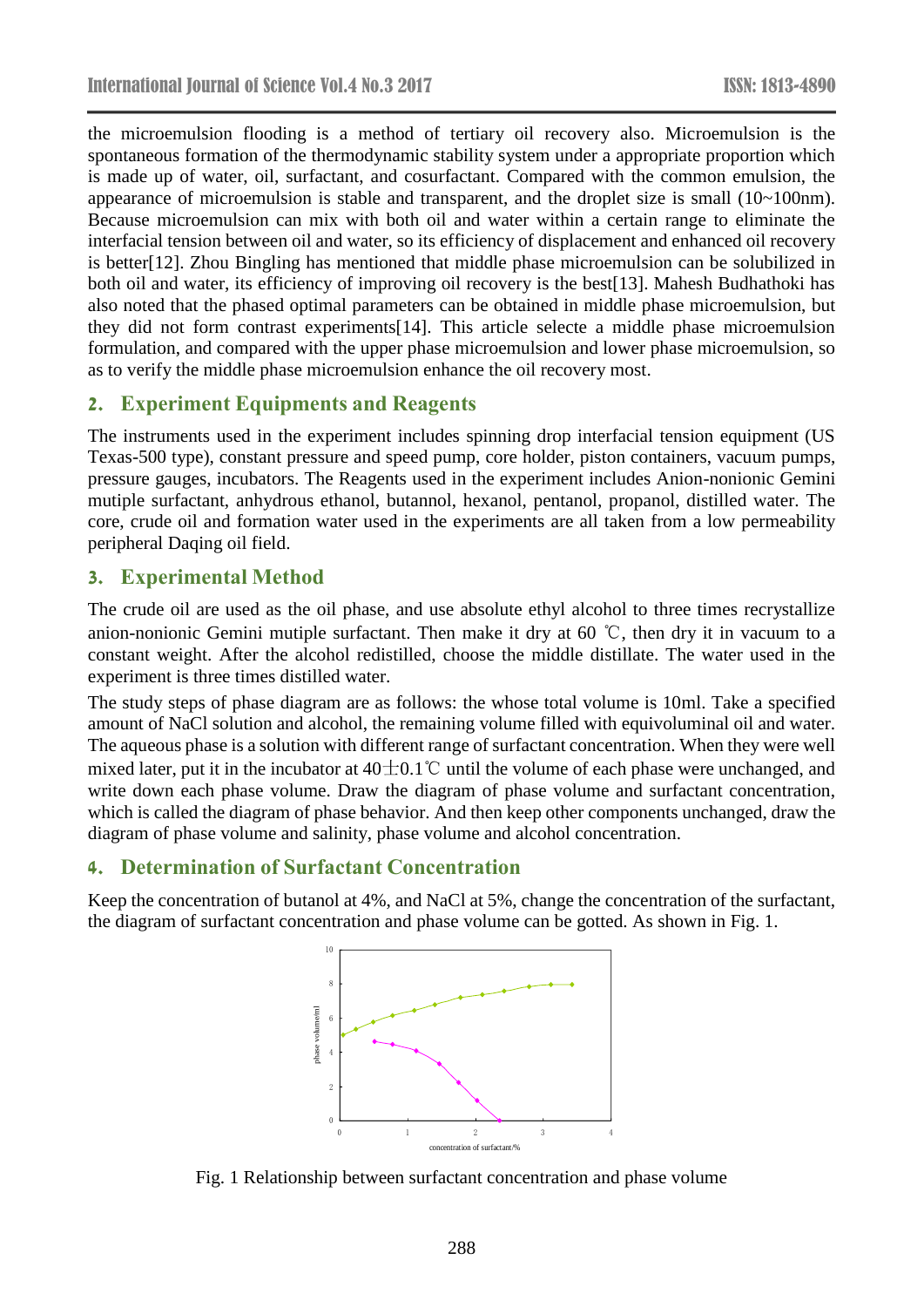Figure 1 shows that when the concentration of surfactant is less than 0.5%, the remaining oil and the lower phase microemulsion phase are in two-phase equilibrium. When the surfactant concentration is higher than 0.5%, the middle phase microemulsion formed, but the phase volume is pretty small. In the system of the three-phase region, surfactant gathered in the middle phase, so when the surfactant concentration increased, the amount of solubilization of oil and water are increased , it will also appear that the middle phase volume increased. The middle phase disappeared until the surfactant concentration is greater than 2.3%, and the upper phase and aqueous phase are in two-phase equilibrium.

In order to determine the optimize concentration of surfactant, microemulsion with different kinds of surfactant concentration is prepared, to which joined the crude oil to measure the interfacial tension between the microemulsion and the crude oil. The relationship is shown in Fig. 2.



Fig.2 Relationship between surfactant concentration and interfacial tension

According to the experimental results, it can be concluded that the results is best when the concentration of surfactant is 0.9%. So the concentration of the surfactant was 0.9% in the following experiments.

#### **5. Determination of Alcohol Type**

Based on the experimental results above, the surfactant concentration is 0.9% and alcohol concentration is 4%, keep the system temperature at 40℃, change the concentration of NaCl solution, and use propanol, butannol, pentanol, hexanol as the cosurfactant respectively. Then conduct salinity scanning on the system, the phase behavior diagram is shown in Fig. 3.



Fig.3 Relationship between NaCl concentration and phase volume under different alcohol

It can be concluded from Figure 3 that, with the increase of the hydrocarbon chain of alcohols in the system, the salinity content needed to form the middle phase microemulsion is decreased. From butannol to propanol, its needed salinity content reduced from 8.7% to 1.5%. The reason is that with the increasing of hydrocarbon chain of alcohol, the hydrophobic effect between alcohol and surfactant is enhanced, it is conducive to the formation microemulsion. After the solubilization of oil,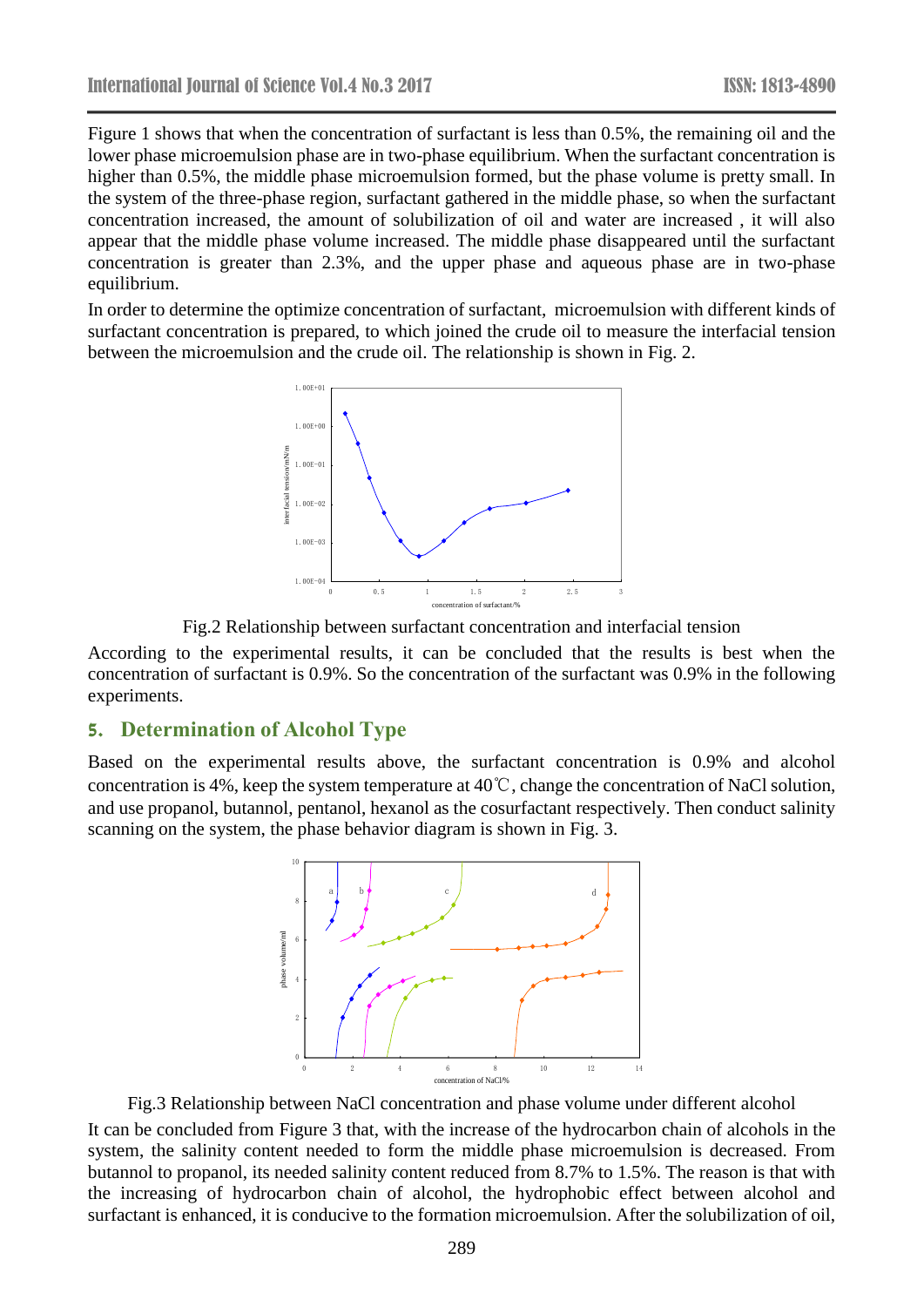the density of microemulsion is reduced, causing that microemulsion enrich phase separate from lower microemulsion phase[15], then the middle phase microemulsion is gotten.

After the formation of the middle phase microemulsion, more salt is needed for the hydrophilic propanol, in order to force all the surfactants into the oil phase. So that the middle phase was destroyed, and translated to the equilibrium between upper phase microemulsion and the residual aqueous phase. However, for the higher carbon number alcohols, due to their increase of lipophilic , the middle phase can be destroyed as long as the addition of a small amount of salt. It also shown that with the increase of the hydrocarbon chain length, the salinity width value decrease, which is, the difference value of salinity to the formation and disappearance of middle phase microemulsion in a certain system .Thus we have difficulty in controling the quantity of alcohol to form middle phase microemulsion, so we choose butanol in the following experiment[16] .

#### **6. Determination of Salt Concentration**

From line c in Figure 3 ,it can be known that , when the salinity is less than 2.6% ,it will form a single-phase microemulsion. From 2.6% to 3.5% is a two-phase equilibrium of lower phase microemulsion and the residual oil phase. From 3.5% to 6.2% is a three phase balance of the residual oil phase and middle phase microemulsion and the residual aqueous. From 6.2% to 6.6% is the two-phase equilibrium of the residual aqueous and upper phase microemulsion.

The transform of phase behavior shows that in low salility (2.6% - 3.5%) is the two-phase equilibrium of lower phase microemulsion and the residual oil phase. When the salinity increases, microemulsion aggregation number increases, improve the oil solubilization capacity of the system. And the increase of salt content compress the electric double layer of microemulsion droplets also. Then reduce the repulsion between the droplets, it is benifit for the proximity and coalescence between droplets. Due to the increase of the density difference, microemulsion enriched phase separate from lower phase, then we get the three phase balance of aqueous phase, oil phase and middle phase microemulsion. When salinity increase to 6.6%, it will force more and more surfactant get into oil phase, and gradually form the upper phase microemulsion. As the following increase of the amount of NaCl , the amount of the surfactant in middle phase microemulsion is gradually reduced, until it is destroyed, showing the two-phase equilibrium of the upper phase microemulsion and the residual water phase.

The interfacial tension between microemulsion system and oil is measured under different sodium chloride concentration, and the relationship between microemulsion system and oil is shown in Fig. 4.



Fig. 4 Relationship between NaCl concentration and interfacial tension

According to the experimental results above, it can be seen that when the concentration of sodium chloride is 3.8%, the result is better and the consumption is reasonable when it comes to economic factors. So we determine the optimal formula of sodium chloride concentration is 3.8%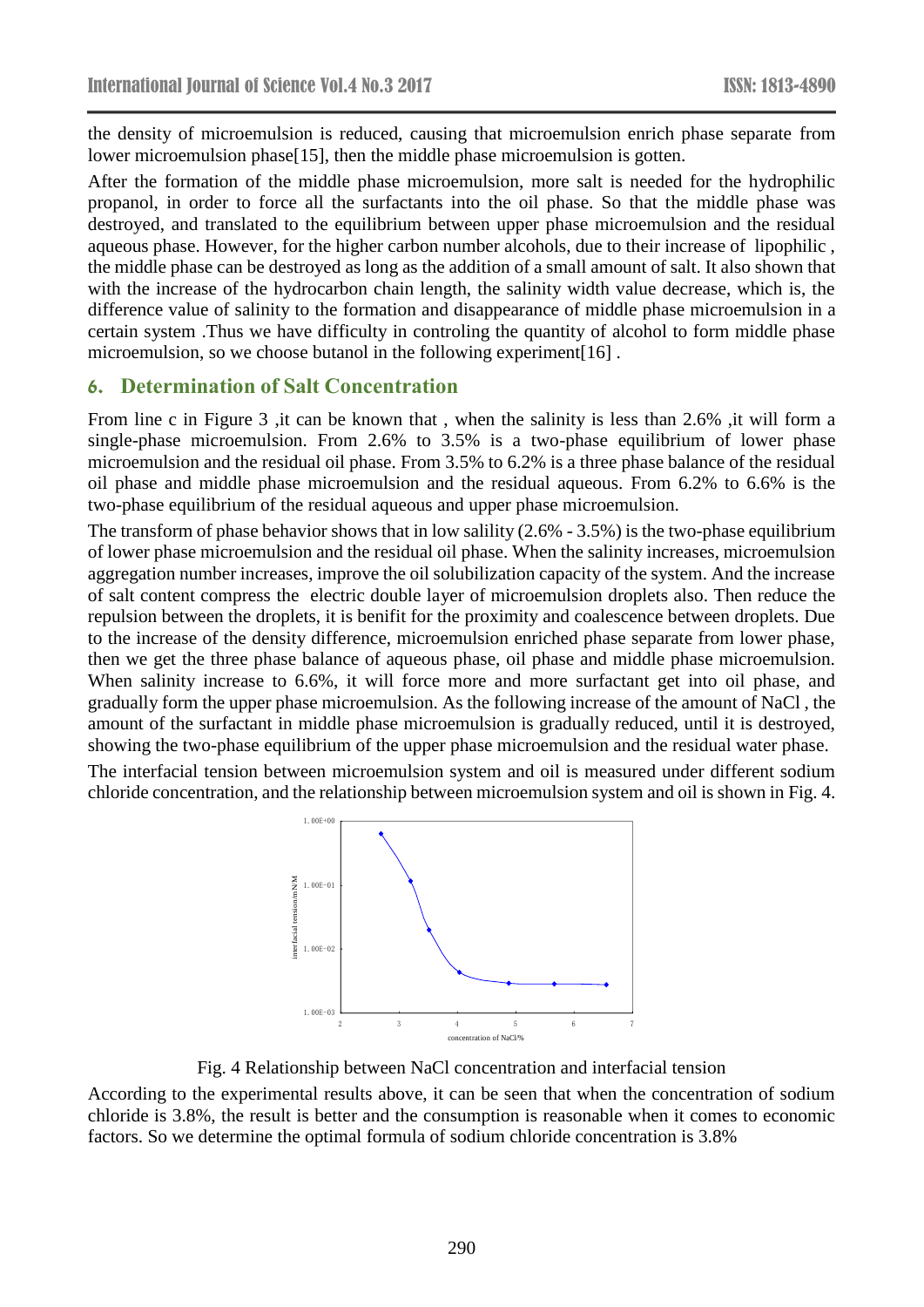### **7. Determination of Alcohol Concentration**

In the aqueous phase, keep the concentration of NaCl is constantly 3.8%, the concentration of the surfactant is 0.9%, then study the effect of the concentration of butanol on the phase behavior, and the phase diagram is shown in Fig. 5.



Fig.5 Relationship between the concentration of butanol and phase volume

Fig.5 shows the effect of butanol concentration on the phase behavior. When the alcohol concentration is less than 1%, the system occurred emulsification, it is difficult to be separated, at this time the weight ratio of butanol and surfactant is 3:2, the ratio of molar is 5:1. This phenomenon indicates that in microemulsion formation process, butanol not only has an effect on the droplet film, but also is distributed to oil and water phase to improve the two-phase properties. It is conducive to the reduce of interfacial tension and the formation of microemulsion.

Similarly, the charge density of the membrane consists of butanol molecule decreased, it is conducive to the droplet approach and coalescence. In addition, because of the exist of the composite membrane, its mechanical strength increased, and it is conducive to increase the oil solubilization capacity. These factors, also can make microemulsion enrichment phase become middle phase microemulsion from lower phase microemulsion. When the butanol concentration is higher than 3.3%, a large amount of oleophylic butanol is distributed to the oil phase, so that a large amount of the surfactant is also distributed to the oil phase and form the upper phase microemulsion, at the same time the middle phase microemulsion disappeared.

By comparing the Fig.1 and Fig.5, we know that when the middle phase microemulsion occur formation and disappearance, the molar ratio between the butanol and the surfactant is connected with the adding order. From Fig.5 we know that, for the system containing 0.9% surfactant at the beginning, the molar ratio when the middle phase microemulsion formation and disappearance is respectively 6.45 and 8.82. From Fig.1, for the system contains 4% butanol at the beginning, the molar ratio is 29.4 and 3.67. The reason is that in Fig.5, anion-nonionic Gemini mutiple surfactant micelle is formed first, adding butanol can form a composite film on the droplet interface and then become microemulsion. But in Fig.1, butanol has been distributed into water phase and oil phase, improve the properties of two-phase, and make the surfactant form into microemulsion in a lower concentration(0.5%). These facts indicate that, changing the oil-water two-phase properties through butanol, can reduce the surfactant dosage to form the middle phase microemulsion[17].

According to the experimental results above, the interfacial tension of oil and water is measured under different concentration of butanol. The results were shown in Fig. 6.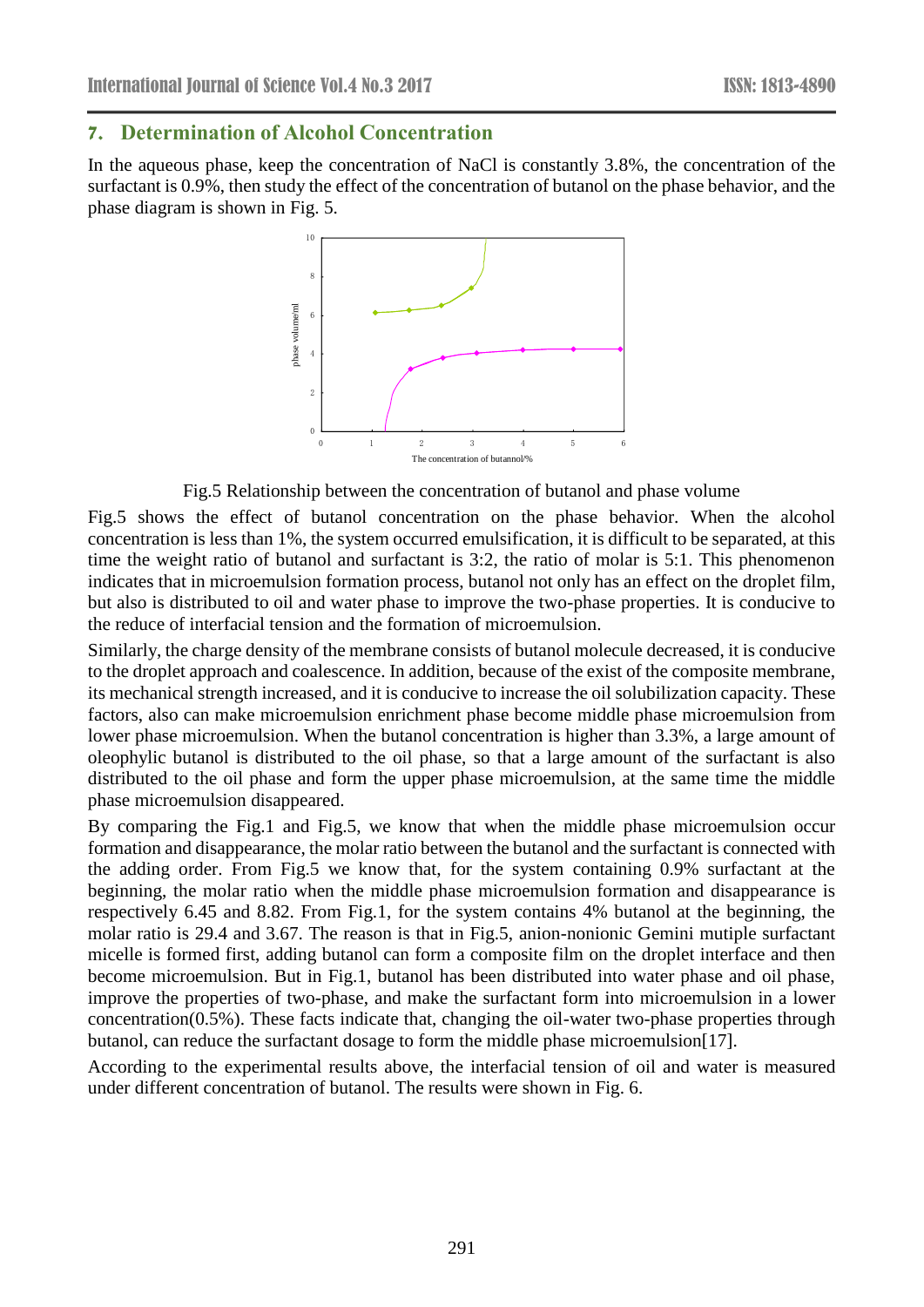

Fig. 6 The relationship between the concentration of butanol and interfacial tension

As shown in the figure above, the optimal concentration of butanol is 2.7%. So the formula of the optimum medium phase microemulsion is 0.9% anion-nonionic Gemini mutiple surfactant /2.7% butanol /3.8% NaCl solution /crude oil.

# **8. Oil Displacement Effect Experiment**

Based on the results above, we select the following four oil displacement system:

(1) Optimal middle phase microemulsion system: 0.9% surfactant/2.7%butanol/3.8%NaCl solution/crude oil

(2) Upper phase microemulsion system: 0.9% surfactant/1%butanol/3.8%NaCl solution/crude oil

(3) Lower phase microemulsion system: 0.9% surfactant/4%butanol/3.8%NaCl solution/crude oil

(4) Surfactant system: 1.5% surfactant

Oil displacement experiment is conducted in cores that taken from a low permeable oil fields in the peripheral field of Daqing. First, saturate oil into the cores, and then conduct water flooding to 98% water content, write down water flooding efficiency. Then inject into all kinds of microemulsion or surfactant, let stand for 48h, then conduct subsequent water flooding until the oil can't move out, determine the ultimate oil recovery efficiency. The experimental results are shown in [Table 1.](#page-5-0)

<span id="page-5-0"></span>

| Cores | Permeab-<br>ility<br>$/10^{-3} \mu m^2$ | Porosity<br>$/ \frac{9}{6}$ | Oil<br>saturation<br>/9/0 | Experimental<br>formulation                                                                      | Water<br>flooding<br>efficiency/% | Enhanced<br>efficiency/<br>% | Ultimate<br>efficiency/<br>% |
|-------|-----------------------------------------|-----------------------------|---------------------------|--------------------------------------------------------------------------------------------------|-----------------------------------|------------------------------|------------------------------|
| 1     | 34.2                                    | 21.5                        | 67.9                      | Water<br>flooding+ $0.3PV$<br>middle phase<br>microemulsion+48<br>h+subsequent water<br>flooding | 34.5                              | 12.8                         | 47.3                         |
| 2     | 33.4                                    | 22.3                        | 64.5                      | Water<br>flooding $+0.3PV$<br>lower phase<br>microemulsion+48<br>h+subsequent water<br>flooding  | 33.7                              | 10.5                         | 44.2                         |
| 3     | 31.5                                    | 21.1                        | 66.3                      | Water<br>flooding+0.3PV<br>upper phase<br>microemulsion+48<br>h+subsequent water<br>flooding     | 33.4                              | 9.8                          | 43.2                         |

Table 1. Results of oil displacement experiment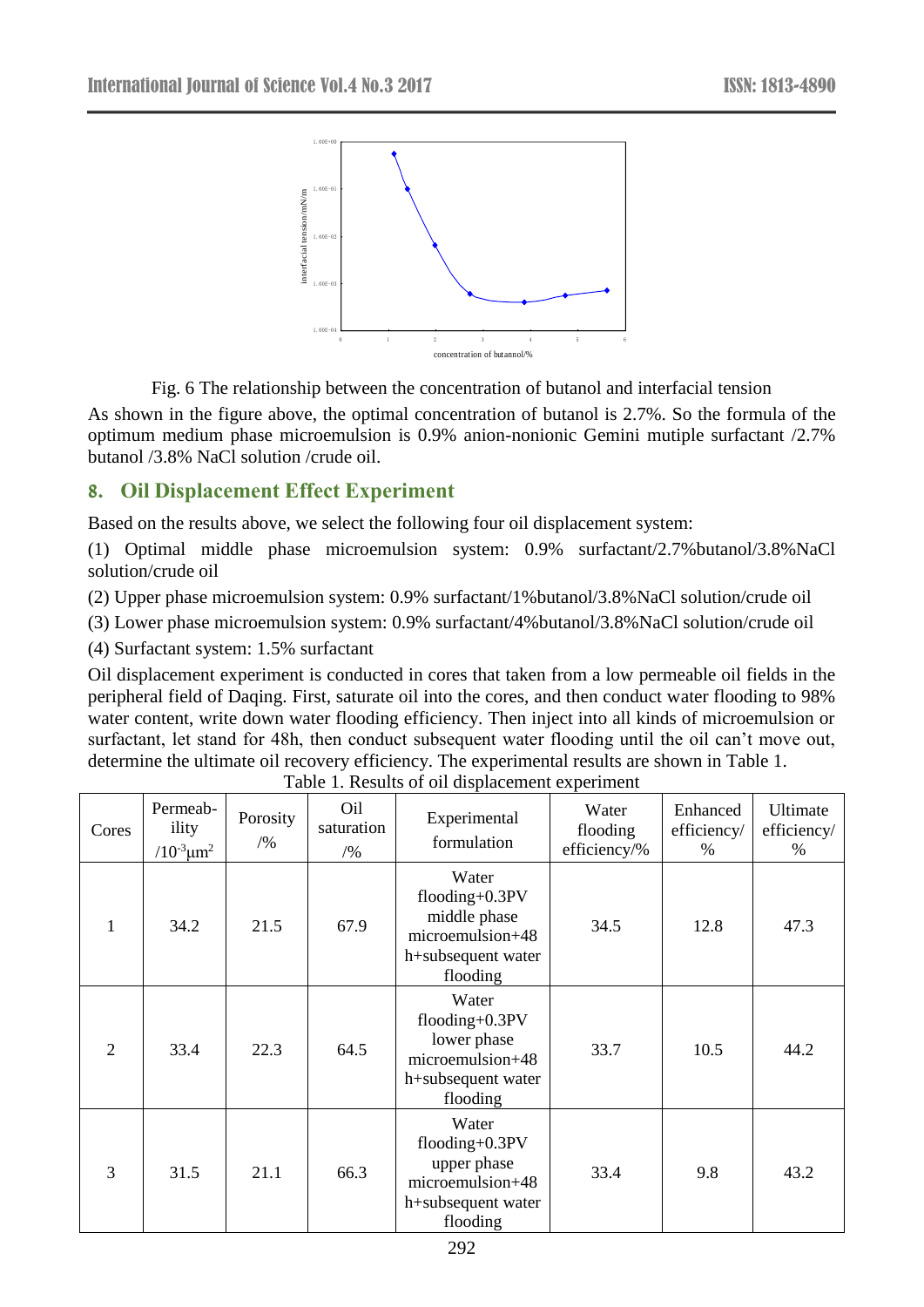| 4 | 38.5 | 20.1 | 70.4 | Water<br>flooding $+0.3PV$<br>surfactant+48h+sub<br>sequent water<br>flooding | 33.4 | 6.3 | 39.7 |
|---|------|------|------|-------------------------------------------------------------------------------|------|-----|------|
|---|------|------|------|-------------------------------------------------------------------------------|------|-----|------|

According to the experimental results, it can be found that after water flooding, inject optimal middle phase microemulsion system can improve oil recovery efficiency most, and the effect is also the best.

# **9. Conclusion**

(1)When the concentration of anion-nonionic Gemini mutiple surfactant is less than 0.5% will form upper phase microemulsion, 0.5% to 2.3% form middle phase microemulsion, more than 2.3% form lower phase microemulsion, the optimized concentration was 0.9%.

(2)With the increase of the hydrocarbon chain of alcohol, the amount of the salt to form middle phase microemulsion decrease, but the salinity wide value also decrease, so the optimized alcohol is butanol.

(3)When the concentration of NaCl is 2.6% to 3.5% will form lower phase microemulsion, 3.5% to 6.2% form middle phase microemulsion, 6.2% to 6.6% form upper phase microemulsion. And when the concentration is 3.8%, the interfacial tension reduces most.

(4)Inject alcohol first then add surfactant can reduce the amount of surfactant to form middle phase microemulsion.

(5)The recovery efficiency of surfactant, upper phase microemulsion, lower phase microemulsion and middle phase microemulsion flooding improve 6.3%, 9.8%, 10.5% and 12.8% respectively. The results show that the effect of middle phase microemulsion is best.

# **References**

- [1] H.X. Luan: *Reseach on Synthesisi and Properties of Anion-nonionic Gemini surfactant* (Ph.D., Northeast Petroleum University, China 2013),p.32.
- [2] L.F. Chen, Y.Z. Shang and H.K. Liu: Effect of the spacer group of cationic gemini surfactant on microemulsion phase behavior, Journal of Colloid and Interface Science, Vol. 2 (2006) No. 5, p.644.
- [3] G.Z. Li, S.E. Song and X.W. Wang: The Formation and Characteristic of Middle Phase Mieroemulsion(I) Effect of Alcohols and Surfactant, Chinese Journal of Chemical Physics, Vol. 4 (1991) No. 4, p.296-301.
- [4] K. Kanan, M. Al-Jabari, I. Kayali: Phase behavioral changes in SDS association structures induced by cationic hydrotropes, Arabian Journal of Chemistry, Vol. 4 (2012) No. 6, p.32–35.
- [5] Q.L. Zhao: *Studies on Synthesis and Properties of Gemini Surfactants* (MS., Wuhan University, China 2005),p.121.
- [6] J.C. Zhang, S.T. Gao: Displacement Effect Efficiency of Microemulsion with Daqing Died Oil in Core, Oilfield Chemistry, Vol. 7 (1990) No. 1, p.61-67.
- [7] Q.S. Yuan: The Dynamic Interfacial Tension Characteristics and Influencing Factors Research, Petroleum Geology and Recovery Efficiency, Vol. 10 (2003) No. 3, p.67-69.
- [8] H.S. Zou, J.L. Chen and W.B. Chen: Stability Analysis of Water-in-Oil Microemulsion System, Journal of South China University of Technology (Natural Science Edition), Vol. 36 (2008) No. 3, p.32-36.
- [9] W.X. Wu, H.X. Luan and W. Ding: Thermodynamics for Micellization of Anionic-Nonionic Gemini Surfactants, Petrolchemical Technology, Vol. 42 (2013) No. 1, p.39-46.
- [10]T.T. Zhou: Synthesis, *Surface and Aggregation Properties of Nonionic Poly(ethylene Oxide) Gemini Surfactants* (MS., Haerbin Engineering University, China 2007),p.64-66.
- [11]D.P. Li: Introduction of Low Permeability Oilfield Development, Petroleum Geology and Oilfield Development in Daqing, Vol. 16 (1997) No. 3, p.36-40.